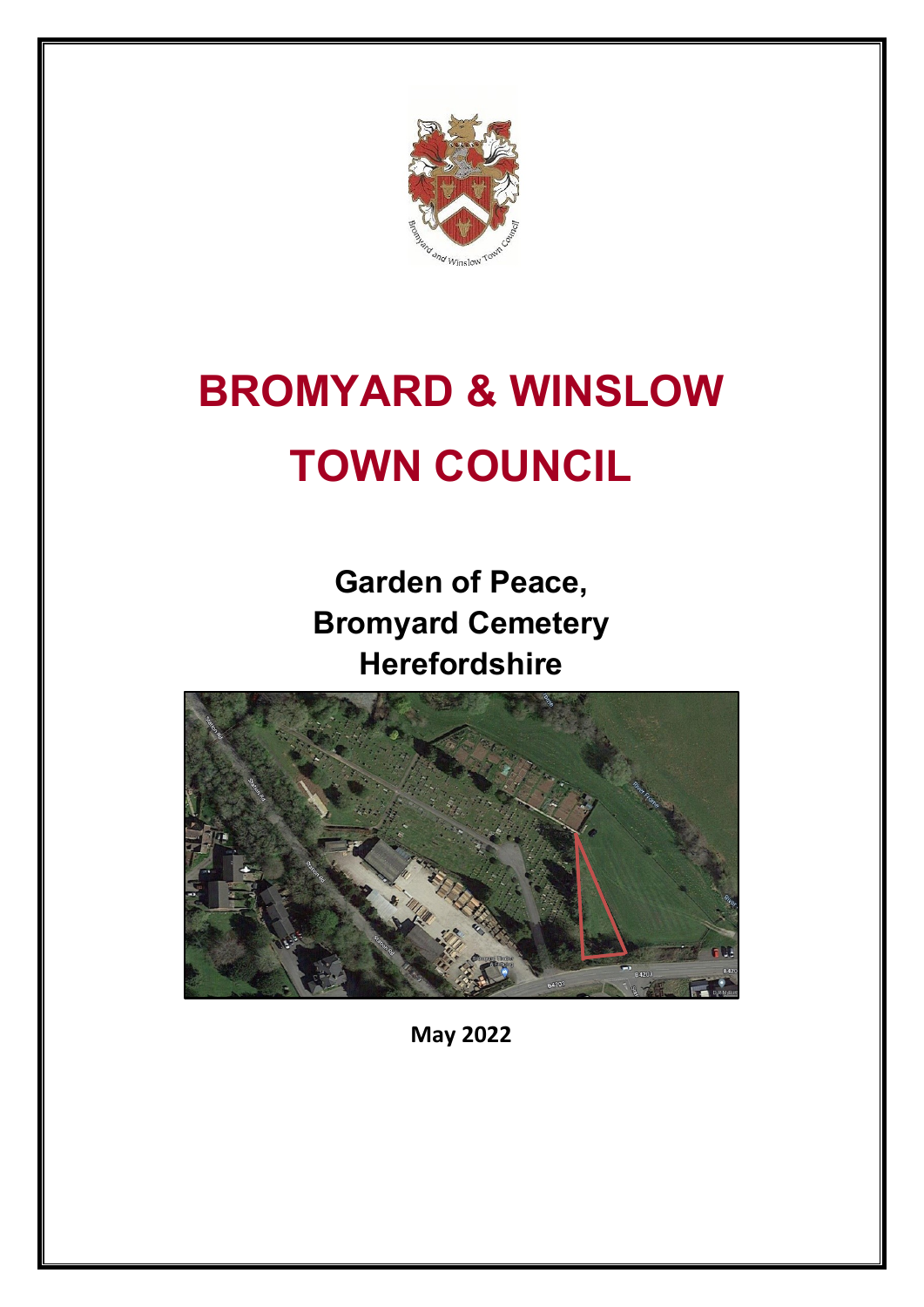# **BROMYARD & WINSLOW TOWN COUNCIL**

## *Opportunity to quote for landscaping works at Bromyard Cemetery*

#### **May 2022**

Bromyard and Winslow Town Council invite quotations for landscaping works to create a garden of peace at Bromyard Cemetery.

Full details and further information can be obtained from the Burials Officer between 9am and 5pm Mondays to Fridays.

#### **Quotations should be sent electronically where possible, by email to the Burials Officer**

**Closing date for return of Quotations – Friday 17th June 2022 by 1pm**

Jennifer Eva Burials Officer

Bromyard & Winslow Town Council Council Offices The Old Vicarage Rowberry Street Bromyard HR7 4DU

Tel: (01885) 482825 E-mail: [Jennifer.Eva@bromyardandwinslow-tc.gov.uk](mailto:Jennifer.Eva@bromyardandwinslow-tc.gov.uk)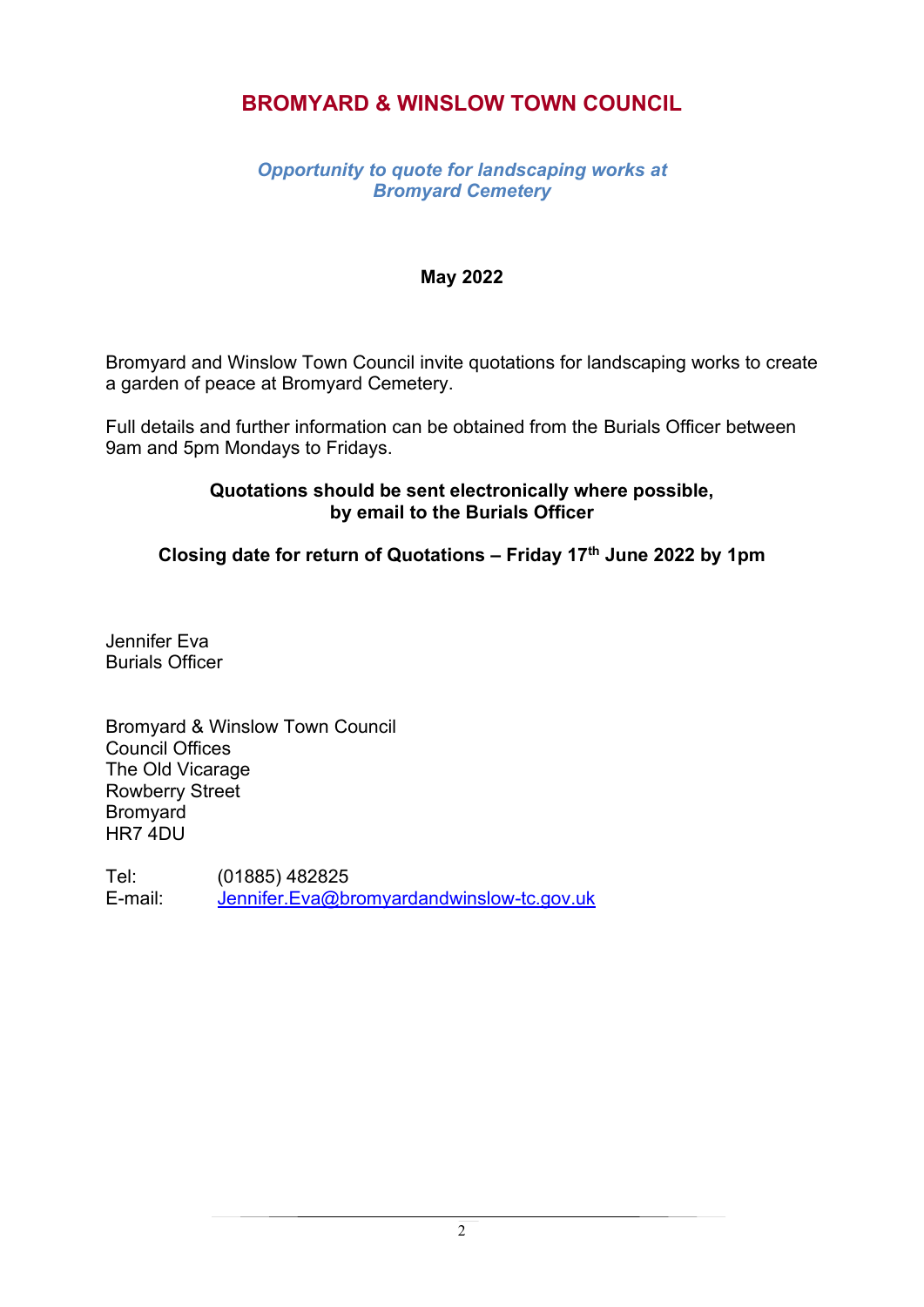## **Proposed Specification General**

To construct the proposed peace garden as shown on Drawing number 2090 – 3A.

The garden as constructed is to comply with the details and conditions specified in the permission to Application number 200557.

All materials used must be appropriate for the use and of good quality.

The removal of the excavated material from the site must be done in a responsible way. The planning specification, including trees and the provision of plants is to be agreed with Bromyard and Winslow Town Council before work on the site commences. The quotation for this work is to **INCLUDE** the provision of any plants.

#### **Schedule of Work**

- 1) The grass is to be cut and arisings removed from site.
- 2) Install a self-binding hoggin pathway, as per the attached plan (including area in existing cemetery). To ensure the correct sub-base is prepared to a sufficient depth to allow for free drainage at this riverside location. *(Contractor to provide detailed specification / method statement for this task).*
- 3) As per the plan, the garden areas 1-7 are to be excavated to a minimum depth of 300mm (one spit) and all vegetation and root material is to be removed and disposed of. The spoil is to be mixed with compost and fertilizer to provide a suitable growing medium for the planting.
- 4) The previously excavated spoil to the road end of the site is to be removed from the site at the same time as the material in item (2) above.
- 5) Provision and planting of low maintenance shrubs in the newly created flowerbeds.
- 6) Fix only the benches as shown and provided by Bromyard and Winslow Town Council in an agreed manner to deter their removal by others.
- 7) Excavate suitably sized pits to the road elevation of the site and plant up to 5 native trees as specified by Bromyard and Winslow Town Council.
- 8) Make good any damaged or substandard areas of grass by weeding, turning over and compacting the ground in the agreed areas, to include the provision of additional growing medium as required and the supplying and laying of turf for the provisional sum of approximately £250.00.
- 9) Make good all areas and remove all rubbish from site on the completion of this work.

| For the sum of $\epsilon$<br>VAT (current rate) $E$<br><b>Total</b> |  |
|---------------------------------------------------------------------|--|
|                                                                     |  |
|                                                                     |  |
|                                                                     |  |